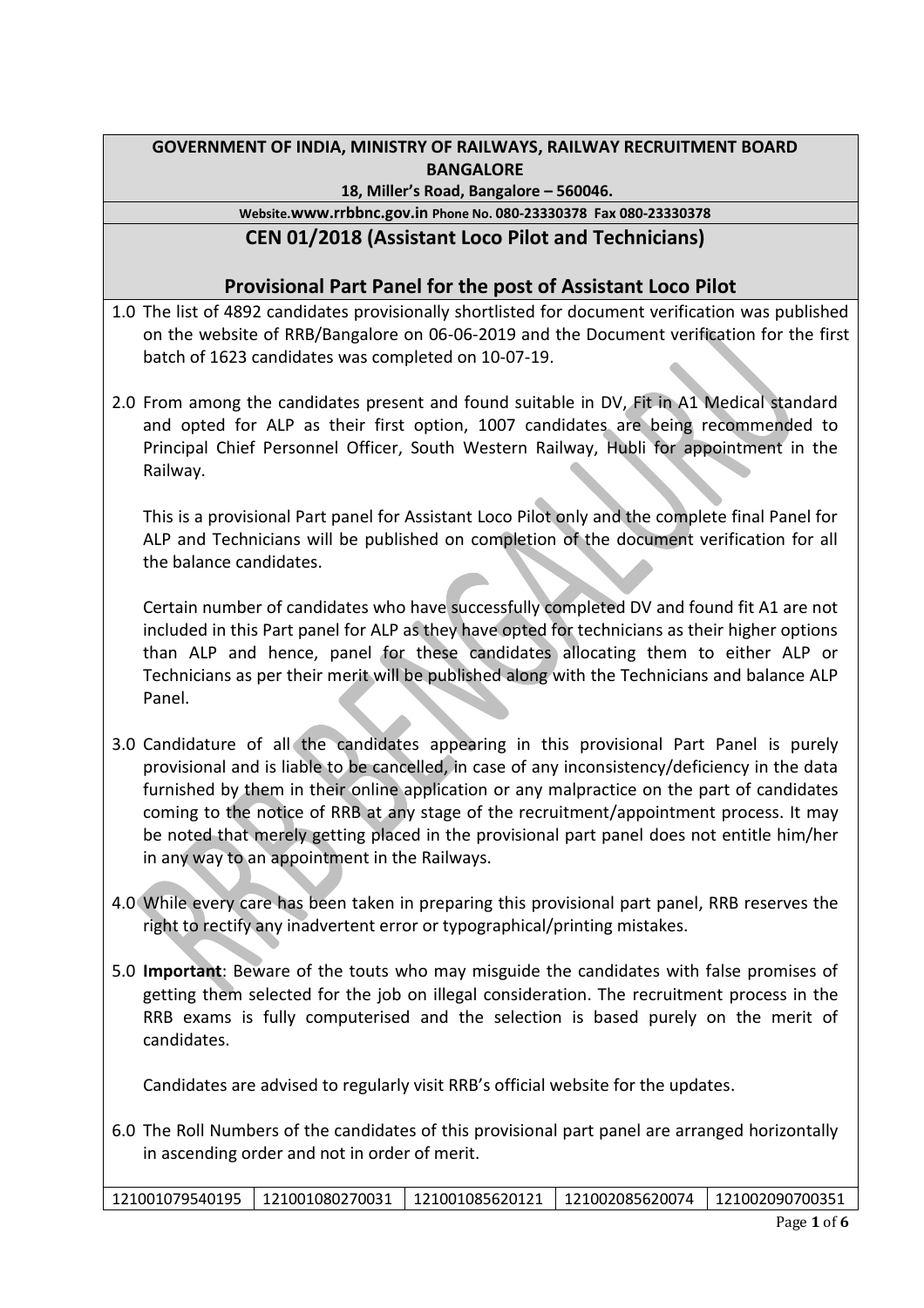| 121002091050422 | 121002092080266 | 121003080270433 | 121003087540271 | 121003088270360 |
|-----------------|-----------------|-----------------|-----------------|-----------------|
| 121003092080818 | 121004092080093 | 121004092080268 | 121005079230033 | 121005083840011 |
| 121005085800090 | 121005094170273 | 121006090700880 | 121006092080228 | 121007079230111 |
| 121007079230187 | 121007092080105 | 121008013010035 | 121008018060069 | 121008091050080 |
| 121008091050101 | 121008092080172 | 121009092080228 | 121009092080273 | 121010090700130 |
| 121010090700444 | 121010090700722 | 121010091050094 | 121011080310399 | 121011088070043 |
| 121012018680019 | 121012079580261 | 121012087540022 | 121013079540102 | 121013090700787 |
| 121013091050102 | 121013091050167 | 121013091050601 | 121014083840121 | 121015080310282 |
| 121015090700151 | 121015090700603 | 121015091050228 | 121016079960006 | 121016090610015 |
| 121016090700144 | 121016090700231 | 121016090700450 | 121016092080166 | 121017018060038 |
| 121017091050583 | 121017091050707 | 121018088270077 | 121018090700192 | 121018094170047 |
| 121019080310411 | 121019085620011 | 121019088270382 | 121019090700209 | 121019092080751 |
| 121020079780103 | 121020079790118 | 121020079790336 | 121020094170048 | 121021079960035 |
| 121021094170049 | 121022080310389 | 121022083840222 | 121022090700677 | 121023079790008 |
| 121023079790016 | 121023079960093 | 121023085620076 | 121023085620120 | 121023090700058 |
| 121024091050607 | 121024092080195 | 121025018680024 | 121025079540556 | 121025090700786 |
| 121026079230033 | 121026079580148 | 121026091050249 | 121026094170049 | 121027018680087 |
| 121027079230034 | 121027079790010 | 121027080310372 | 121027085620131 | 121027090700658 |
| 121027091050624 | 121028079580126 | 121028080310186 | 121028090700038 | 121028091050329 |
| 121029079790053 | 121029090700060 | 121030079780016 | 121030085620093 | 121030094170064 |
| 121030094170070 | 151005006730168 | 151006086690202 | 151007042730426 | 151010090020019 |
| 151011006730244 | 151013086690142 | 151015042730166 | 151016006730046 | 151020095640103 |
| 151022090070087 | 151023006730222 | 151023032810094 | 151023086690093 | 151023090580003 |
| 151024092870056 | 151024092870292 | 151026090000179 | 151027095640162 | 151030042730131 |
| 151030095640005 | 161006093090060 | 161007095380016 | 161010083900031 | 161025095380046 |
| 171007016740095 | 171008087470340 | 171009042460097 | 171010087470681 | 171014087470096 |
| 171017042460025 | 171023087470478 | 171028081480117 | 201002079370330 | 201002080400093 |
| 201003080410538 | 201005080400023 | 201005080400262 | 201006093500021 | 201007050810106 |
| 201007080400030 | 201008079380017 | 201009080410593 | 201009093500167 | 201010093500094 |
| 201011048020195 | 201011093880091 | 201013050810398 | 201014080410103 | 201014080410186 |
| 201014093500181 | 201016079380005 | 201019080400447 | 201019080410439 | 201020093500206 |
| 201021080410079 | 201022080410074 | 201025050810206 | 201025080400532 | 201026081600083 |
| 201028080400425 | 201029079380060 | 211007080990058 | 211021080990017 | 211021080990128 |
| 211025080990117 | 221003083480020 | 221003083480065 | 221008081410033 | 221008082080012 |
| 221009083340035 | 221010080380247 | 221012083480300 | 221014083480769 | 221015083340025 |
| 221015083480437 | 221018080010023 | 221020080010026 | 221021080380374 | 221024080050113 |
| 221027083480014 | 231002037460018 | 231006017600013 | 231009090960016 | 231009092450360 |
| 231010096920052 | 231011113270072 | 231012092590199 | 231013092450249 | 231016096920009 |
| 231018090960244 | 231026018630008 | 231029092450089 | 261006083890215 | 261006085660074 |
| 261007083200194 | 261007083200858 | 261011083720158 | 261015082200067 | 261015083200820 |
| 261016082200260 | 261016083890008 | 261017083200272 | 261017083720030 | 261018083200213 |
| 261020083200566 | 261021083720417 | 261023079090021 | 261023083200226 | 261025029040042 |
| 261026083720264 | 261028083720712 | 261028113290085 | 261029027900252 | 261029079090106 |
| 261030083890341 | 271001078140191 | 271001079740078 | 271001085940398 | 271002079630110 |
| 271002079750005 | 271002085940071 | 271003079630030 | 271003079630341 | 271003079750026 |
| 271003080300225 | 271003085600334 | 271003085940394 | 271004079630639 | 271004080300068 |
| 271004080300447 | 271004085940449 | 271004089740670 | 271005087430009 | 271006079630022 |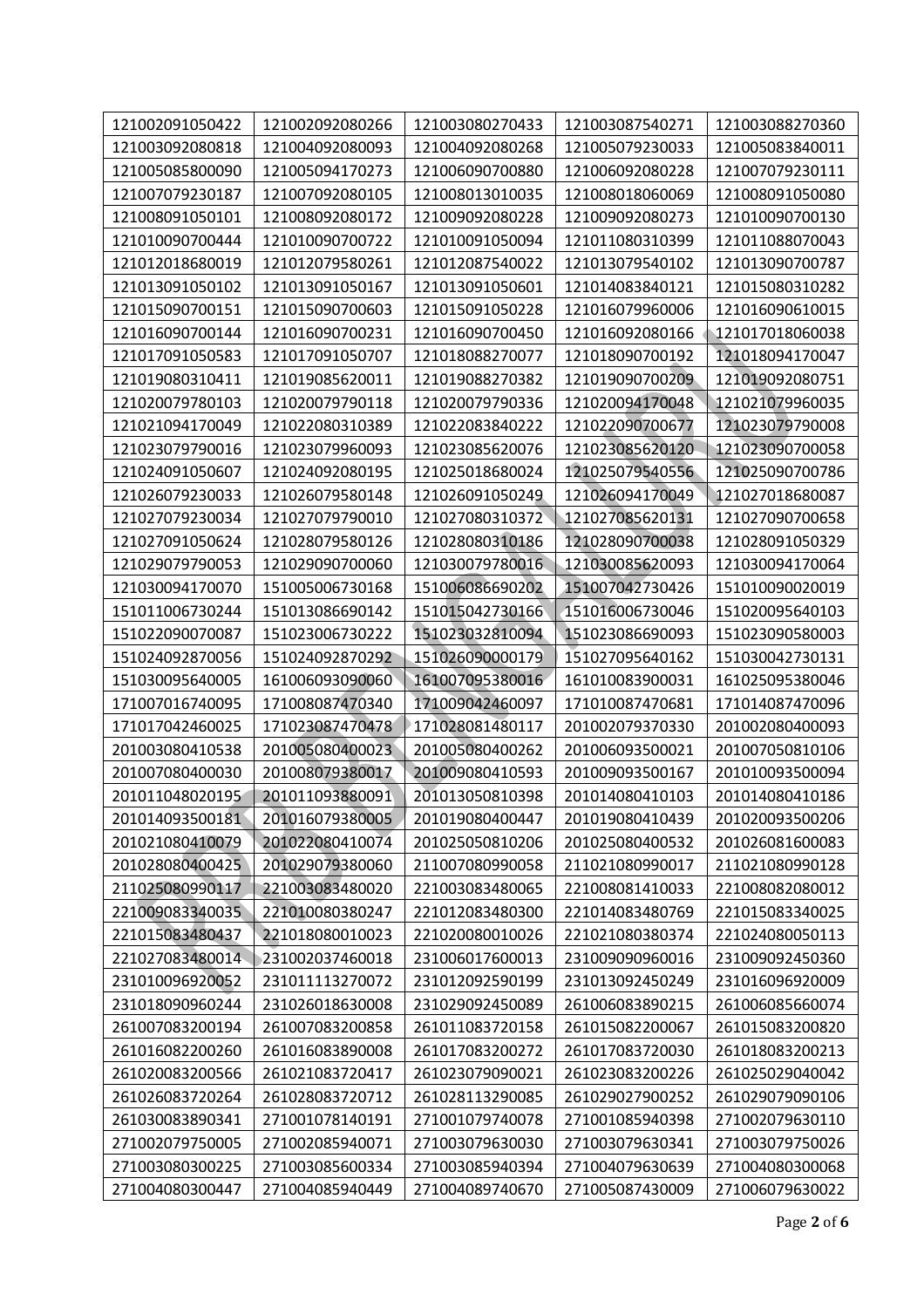| 271006080300354 | 271007078950061 | 271007078950193 | 271007079850127 | 271007079870424 |
|-----------------|-----------------|-----------------|-----------------|-----------------|
| 271007080300285 | 271007080300693 | 271007085940019 | 271007087430042 | 271007089740525 |
| 271008080300132 | 271008080300256 | 271008087430026 | 271008089740109 | 271009079870473 |
| 271009085940039 | 271009085940093 | 271010079750088 | 271010080300071 | 271010080300669 |
| 271010085600181 | 271010085940068 | 271010085940106 | 271010087430777 | 271011078950205 |
| 271011078950433 | 271011085940059 | 271011087430197 | 271012021760008 | 271012079750016 |
| 271012085940156 | 271012087430607 | 271013078140151 | 271013079630222 | 271013079750222 |
| 271013079870084 | 271013080300032 | 271013085940120 | 271013087430745 | 271014078950009 |
| 271014078950145 | 271014079630173 | 271014079750213 | 271014085600008 | 271014085920040 |
| 271014085920162 | 271014087430406 | 271015079630146 | 271015079750036 | 271015080300174 |
| 271015080300297 | 271015085940205 | 271015087430794 | 271016078140019 | 271016079850201 |
| 271016079870025 | 271016079870038 | 271016080300455 | 271016085600192 | 271017078140094 |
| 271018021760017 | 271018079850201 | 271018085940261 | 271019078140114 | 271019079630246 |
| 271019079750005 | 271019079750034 | 271019079870017 | 271019080300042 | 271019085600032 |
| 271020078140040 | 271020078950080 | 271020079630068 | 271020079850041 | 271020080300024 |
| 271020087430009 | 271021079630666 | 271021087430147 | 271022079630673 | 271023079850096 |
| 271023079850099 | 271023085600163 | 271023085920066 | 271023085920099 | 271023087430003 |
| 271024079630003 | 271024079630046 | 271024079630728 | 271024085940002 | 271024087430013 |
| 271024087430336 | 271024087430368 | 271025079630304 | 271025079740083 | 271025087430055 |
| 271026078140041 | 271026078950022 | 271026087430055 | 271026087430170 | 271027079630039 |
| 271027079870240 | 271027080300020 | 271027085940139 | 271027089740454 | 271028079740014 |
| 271028080300425 | 271028085940200 | 271029080300014 | 271029080300697 | 271029085920200 |
| 271029085940003 | 271029085940123 | 271030079630151 | 271030079850041 | 271030085920022 |
| 271030085940010 | 271030085940184 | 271030087430094 | 271030087430620 | 271031078950242 |
| 271031079630246 | 271031079630401 | 271031079740213 | 271031085920200 | 271031087430253 |
| 271031087430542 | 271031089740032 | 271031089740202 | 271032078950090 | 271032078950476 |
| 271032079630072 | 271032079630268 | 271032079740118 | 271032085920200 | 271032085920206 |
| 271032085920266 | 271032085920385 | 271032087430076 | 271032087430130 | 271032087430242 |
| 271032087430767 | 271032089740029 | 271032089740086 | 271032089740235 | 271032089740258 |
| 271032089740404 | 271032089740709 | 271033078950103 | 271033078950134 | 271033078950163 |
| 271033079630029 | 271033079630767 | 271033085940171 | 271033085940310 | 271033087430232 |
| 271033089740413 | 281001079670429 | 281001088360043 | 281001088360185 | 281001094960078 |
| 281001094960133 | 281001094960282 | 281001094960329 | 281001094980053 | 281001096880004 |
| 281002079530162 | 281002079670417 | 281002079670578 | 281002106220052 | 281003079530180 |
| 281003079560092 | 281003079670022 | 281003079670149 | 281003079670665 | 281003094960109 |
| 281003094960145 | 281003106220021 | 281004079530151 | 281004079530188 | 281004079670568 |
| 281004088360065 | 281004088360102 | 281004094960277 | 281004096880045 | 281005079560083 |
| 281005079670269 | 281005088360106 | 281005088360118 | 281005088360198 | 281005094960001 |
| 281005094960181 | 281005096880053 | 281006079560021 | 281006088360040 | 281006094900070 |
| 281006094960318 | 281006094960391 | 281006094980048 | 281006096880071 | 281006106220065 |
| 281007079530043 | 281007094960055 | 281007094960335 | 281007094980253 | 281008079530194 |
| 281008079670160 | 281008079670461 | 281008088360035 | 281008088360099 | 281008088360216 |
| 281008094900004 | 281008094980050 | 281008094980224 | 281009079560017 | 281009079670120 |
| 281009079670122 | 281009079670224 | 281009088360061 | 281009094900011 | 281009094960165 |
| 281009096880071 | 281010079530097 | 281010079530148 | 281010079560038 | 281010079670092 |
| 281010079670480 | 281010096880078 | 281010106220017 | 281010106220170 | 281011079560122 |
| 281011088360064 | 281011094900001 | 281011094960032 | 281011094960356 | 281011094980019 |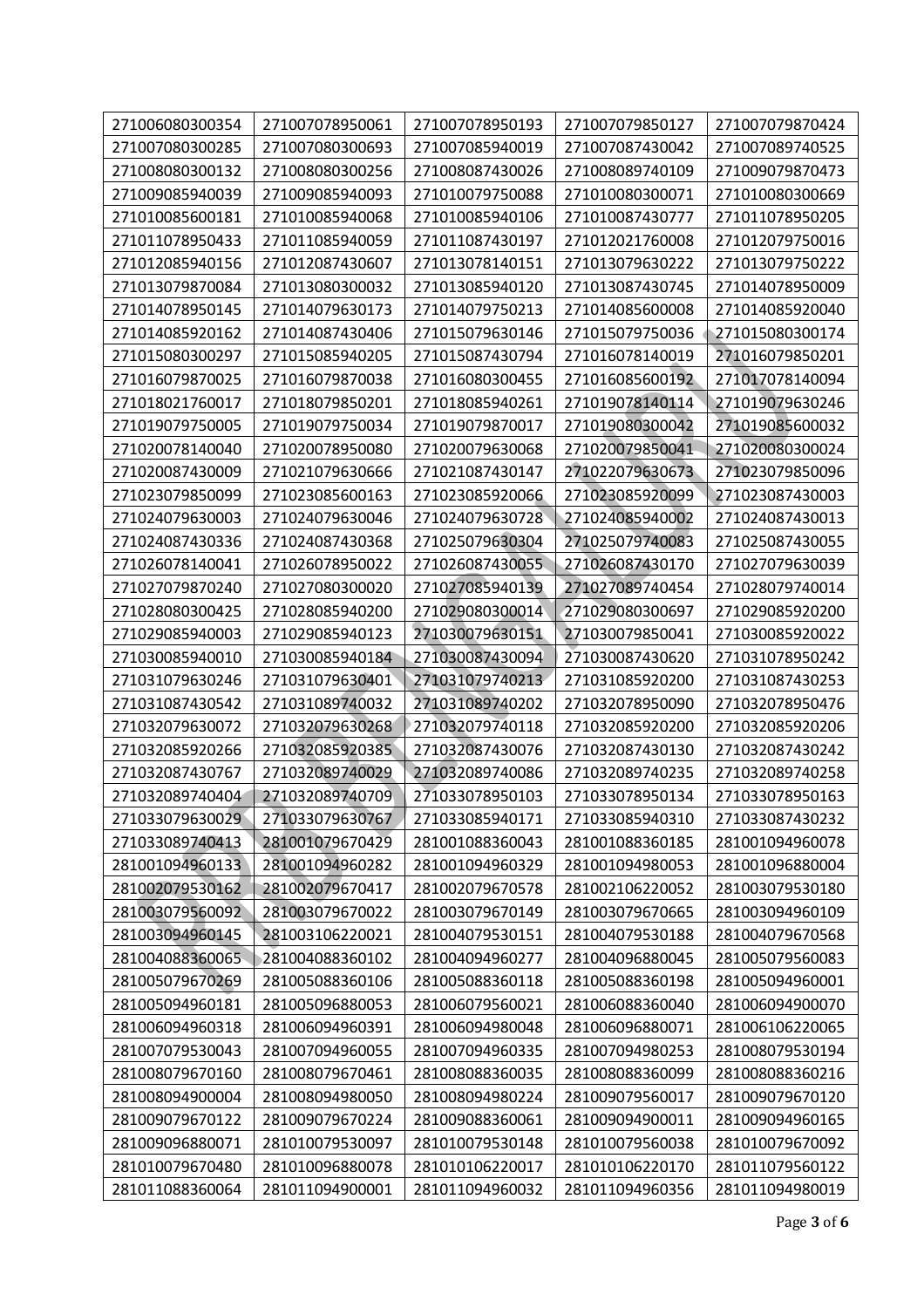| 281011106220035 | 281011106220186 | 281012079530036 | 281012079560029 | 281012079670051 |
|-----------------|-----------------|-----------------|-----------------|-----------------|
| 281012079670203 | 281012088360030 | 281012088360059 | 281012094960142 | 281022079530023 |
| 281022079530028 | 281022079560019 | 281022079670078 | 281022079670566 | 281022079670655 |
| 281022088360041 | 281022088360313 | 281022094960001 | 281022094960162 | 281023079530051 |
| 281023079670128 | 281023079670193 | 281023079670211 | 281023088360318 | 281023088360338 |
| 281023096880066 | 281024079530001 | 281024079560017 | 281024079560023 | 281024079560042 |
| 281024088360053 | 281024088360250 | 281024094980021 | 281024094980176 | 281024106220067 |
| 281025079670245 | 281025088360108 | 281025088360157 | 281025094960462 | 281025094980185 |
| 281025106220053 | 281026079560180 | 281027079530034 | 281027079560060 | 281027079560085 |
| 281027079670067 | 281027079670412 | 281027079670477 | 281027088360084 | 281027094960199 |
| 281027094960447 | 281027094980035 | 281027094980053 | 281027094980068 | 281027094980258 |
| 281027094980302 | 281028079560076 | 281028079560092 | 281028079670478 | 281028088360110 |
| 281028094900030 | 281028094960198 | 281028094980228 | 281028094980399 | 281029079560012 |
| 281029079560042 | 281029079670029 | 281029079670132 | 281029079670199 | 281029088360069 |
| 281030079530086 | 281030079560122 | 281030079670006 | 281030079670274 | 281030094980126 |
| 281030096880091 | 281031088360152 | 281031088360237 | 281031094980169 | 281031094980220 |
| 281032079530169 | 281032079560128 | 281032079670045 | 281032088360022 | 281032088360134 |
| 281032088360166 | 281032088360266 | 281032088360269 | 281032094960094 | 281032094960241 |
| 281032094980076 | 281032094980160 | 281033079530095 | 281033079560009 | 281033079560091 |
| 281033079560199 | 281033079670042 | 281033079670164 | 281033094980010 | 301002094660024 |
| 301002096820176 | 301003005090140 | 301003078660767 | 301003079660376 | 301003085970418 |
| 301004079660435 | 301004084810548 | 301005000880008 | 301005007240039 | 301005078660597 |
| 301005079660334 | 301005085750028 | 301005085750046 | 301007088410051 | 301008085970102 |
| 301009094650017 | 301010007400083 | 301010078660753 | 301010086060031 | 301010094650244 |
| 301011078660513 | 301011091020099 | 301011092350018 | 301013078720682 | 301013085750237 |
| 301014088610167 | 301017007400077 | 301018001180039 | 301018084810056 | 301018091020013 |
| 301018096820031 | 301019078720345 | 301019091020005 | 301020001180348 | 301021078720090 |
| 301021085750074 | 301021085970228 | 301022000880004 | 301022079660072 | 301022083860231 |
| 301022084810268 | 301022085760147 | 301022096820029 | 301023078720777 | 301024001580244 |
| 301024026750100 | 301024085970299 | 301024086050179 | 301024092350142 | 301025088610049 |
| 301025088610061 | 301026085970686 | 301027078661024 | 301027078720057 | 301027090950024 |
| 301027092390046 | 301028083860014 | 301028086050162 | 301029026750250 | 301029078660400 |
| 301029084810498 | 301029085730147 | 301030078660803 | 311001087460314 | 311001094510275 |
| 311002079360031 | 311002080220195 | 311003079980285 | 311003085880302 | 311009081550662 |
| 311011080030292 | 311011081550348 | 311011094510426 | 311013081550085 | 311016085640200 |
| 311021085640006 | 311021085650144 | 311022028450002 | 311024085640133 | 311027085650006 |
| 361001005830125 | 361001079070689 | 361005079071258 | 361005080460094 | 361006018250059 |
| 361009079071416 | 361009079280158 | 361011079070161 | 361012079070841 | 361013079080023 |
| 361013079950063 | 361014029410110 | 361014079840362 | 361016079070685 | 361020079860040 |
| 361025077430068 | 361025079950085 | 361026079070352 | 361026079070718 | 361026081210206 |
| 361027079070654 | 361027079080013 | 361027079280023 | 361027079840028 | 361028079070607 |
| 361030079840068 | 361030081200068 | 381004087990283 | 381005078230026 | 381006079900025 |
| 381006087990359 | 381011078230272 | 381012088600559 | 381013087630722 | 381014087560289 |
| 381014087630806 | 381018087631104 | 381022078230018 | 381024079900267 | 381024079900432 |
| 381024088600184 | 381025087990297 | 381026087560033 | 381026088600197 | 381028087560367 |
| 391001084510428 | 391002086100226 | 391002086650377 | 391003023980009 | 391003078500022 |
| 391003084510284 | 391004084490052 | 391004085710098 | 391005086650430 | 391006084510117 |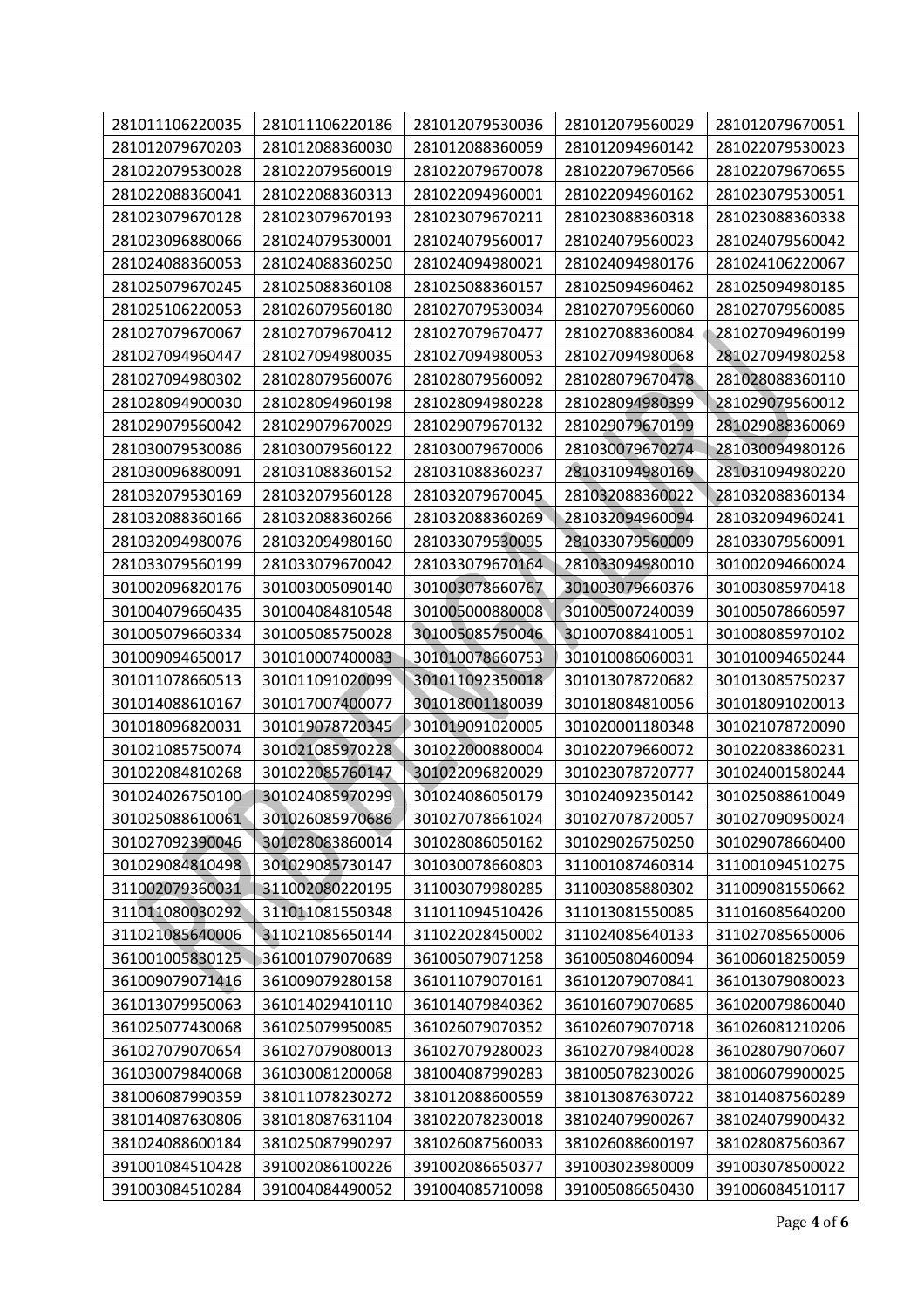| 391007011990107 | 391008084500261 | 391008094860017 | 391009084500119 | 391009084500250 |
|-----------------|-----------------|-----------------|-----------------|-----------------|
| 391009094050076 | 391010011180228 | 391010012710031 | 391010086101280 | 391010086650284 |
| 391011086100097 | 391011086101268 | 391011092060075 | 391012084500278 | 391013094860059 |
| 391014084500166 | 391014086100068 | 391015011180026 | 391017085710201 | 391017085710395 |
| 391017086650367 | 391018077470013 | 391018086100086 | 391020078500141 | 391021078500280 |
| 391022085710172 | 391023023980040 | 391024012750141 | 391024086650325 | 391025078500013 |
| 391025084490103 | 391025094050199 | 391026086100508 | 391027077470298 | 391027084500214 |
| 391027086100439 | 391027086100710 | 391027086640085 | 391028077470050 | 391029086650144 |
| 391030012710131 | 391030078500358 | 411001087740046 | 411003079970181 | 411004079620229 |
| 411005087720035 | 411006080501095 | 411006087490674 | 411008079970141 | 411010079600083 |
| 411010079620035 | 411010087720065 | 411010087750046 | 411012079970109 | 411012080500188 |
| 411012087490067 | 411013079970106 | 411014080500188 | 411014087490068 | 411015079970144 |
| 411016088490227 | 411017087490765 | 411018079970556 | 411018080500480 | 411020087490466 |
| 411021080500166 | 411021087720202 | 411021088090061 | 411021088490032 | 411022079970063 |
| 411022079970064 | 411023079970219 | 411023079970259 | 411023087720053 | 411024079810112 |
| 411024079970125 | 411024079970216 | 411025079810078 | 411025079970056 | 411026079970251 |
| 411026087490564 | 411026087490872 | 411027079970075 | 411027079970083 | 411027079970218 |
| 411027080500305 | 411027080501157 | 411028079970115 | 411030079970106 | 411030087720060 |
| 411031079600210 | 411031079620037 | 411031079620131 | 411031079620405 | 411031079970170 |
| 411031079970378 | 411031087490653 | 411031087490688 | 411031087490802 | 411031087720059 |
| 411031087730197 | 411031087740148 | 411031088490007 | 411032079620401 | 411032079970478 |
| 411032087490038 | 411032087490050 | 411032087490104 | 411032087750080 | 411033079600038 |
| 411033079620054 | 411033080490287 | 411033080490445 | 411033087490014 | 411033087490016 |
| 411033087490031 | 411033087490173 | 411033087490369 | 411033087730047 | 421001088260177 |
| 421002087530225 | 421002087530597 | 421004088250755 | 421005088260089 | 421006080280023 |
| 421006080280181 | 421006088260724 | 421007095770344 | 421008093490039 | 421008093490091 |
| 421009087530076 | 421009093490394 | 421010088250219 | 421010093490343 | 421010095770180 |
| 421012087530411 | 421012088220409 | 421012088220609 | 421012090590047 | 421012090590147 |
| 421016080280063 | 421016087530014 | 421016087530197 | 421016087530444 | 421016087530700 |
| 421017087530002 | 421017095770361 | 421017095770626 | 421018086820538 | 421018093490064 |
| 421019095770791 | 421020080280054 | 421020095770156 | 421022088260582 | 421022093490049 |
| 421023088220084 | 421024088220208 | 421025088250292 | 421025088260033 | 421025088260116 |
| 421025093490284 | 421026087520025 | 421026088250097 | 421027087520681 | 421028093490211 |
| 421030087530295 | 441001049120017 | 441001049120024 | 441001080430088 | 441001080430361 |
| 441002079460019 | 441002085480020 | 441002096800020 | 441003082130051 | 441004079480018 |
| 441004092520166 | 441004092550013 | 441004096800026 | 441005001220035 | 441005004430283 |
| 441005082120208 | 441006080170225 | 441007079500046 | 441007080430046 | 441007090440002 |
| 441007090520187 | 441007096960088 | 441008079480161 | 441008080430413 | 441009080430855 |
| 441010080441117 | 441011004510154 | 441011018520073 | 441011077950010 | 441011080430048 |
| 441011095190167 | 441012085690147 | 441012088170245 | 441012090400167 | 441012096290017 |
| 441013004510092 | 441013079470170 | 441014086990055 | 441014091200003 | 441014096290164 |
| 441015079490205 | 441015079800082 | 441015089920034 | 441016001380071 | 441016079390026 |
| 441016079410121 | 441016085480121 | 441017001380082 | 441017004430015 | 441017089930029 |
| 441017096800025 | 441018082130242 | 441018088170054 | 441019040420039 | 441019086940245 |
| 441019089920108 | 441020096330135 | 441021004920032 | 441022096530010 | 441023079470068 |
| 441024080170028 | 441024084330023 | 441024086110056 | 441024090400056 | 441025066870064 |
| 441025077950092 | 441025079420088 | 441025092550028 | 441026004430252 | 441026066870011 |